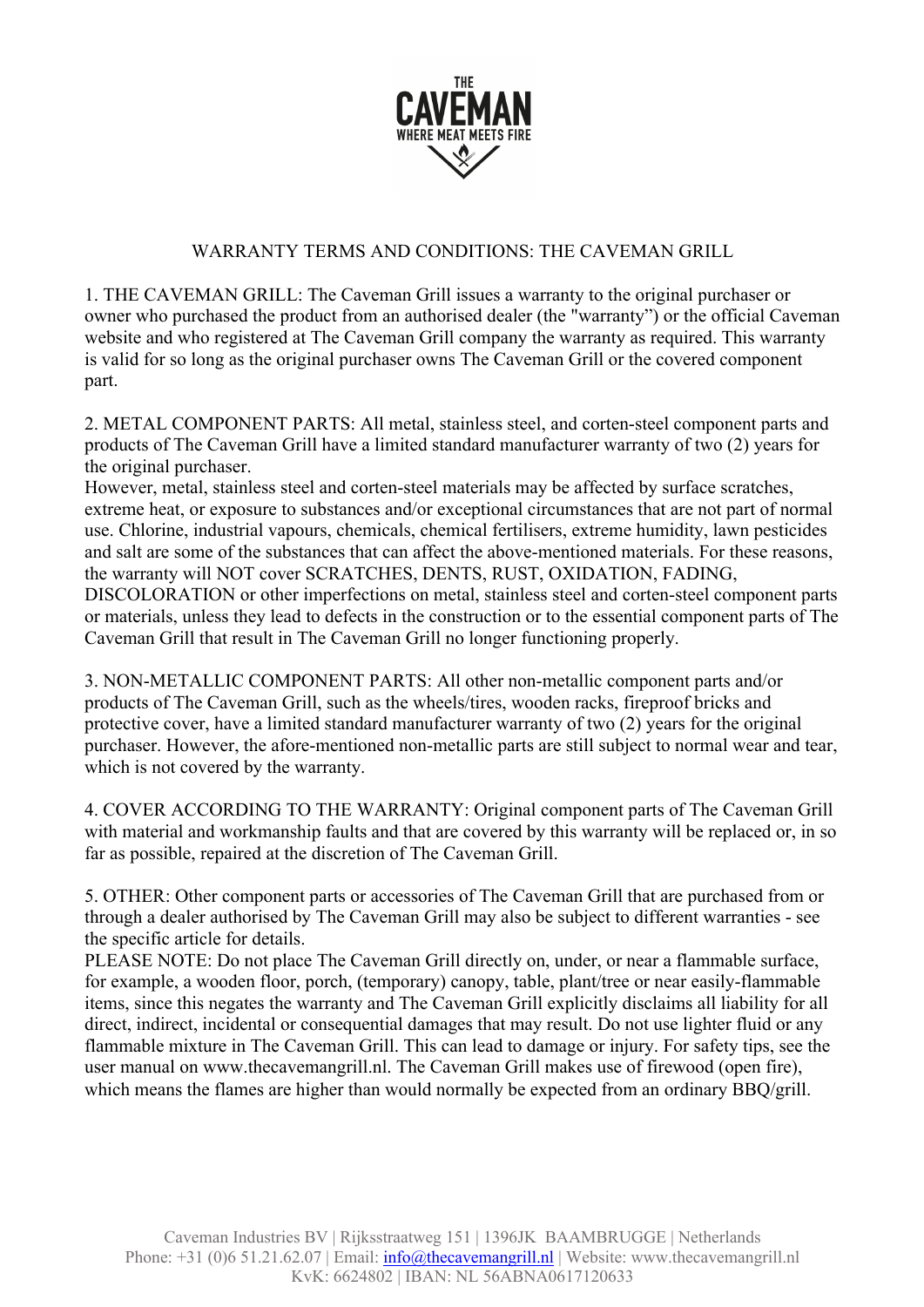

6. WHAT IS NOT COVERED: These warranties are based on normal household use and maintenance of The Caveman Grill. Commercial use by, for example, caterers, restaurants, butchers, rental companies and other such applications are excluded from the warranty. The warranty does not apply to incidental or accidental damage, breakage, deformation or for damage caused by: transportation; drop, incorrect assembly, incorrect foundation support/placement, placement of a combustible surface under the equipment, commercial use, modifications, adjustments made by the customer, negligence or misuse, improper care/cleaning, normal and reasonable wear and tear, or natural disasters.

7. NULLIFICATION OF THE WARRANTY: All unauthorised modifications or changes made to The Caveman Grill shall render the warranty void. This includes rough or careless transportation, drilling holes or customisation of parts; use of component parts not intended for The Caveman Grill; or use of inner component parts in any way other than as intended by the supplier. Changes or replacement of interior component parts, such as the refractory bricks or the grill, shall render the warranty void, and The Caveman Grill expressly disclaims any liability for direct, indirect, incidental or consequential damages caused by this. Violations of Article 5 above will also render the warranty void and The Caveman Grill expressly disclaims all liability for all resulting direct, indirect, incidental or consequential damages. CAVEMAN GRILLS AND ITS RELATED PRODUCTS THAT ARE PURCHASED FROM NON-

APPROVED VENDORS, NON-APPROVED THIRD-PARTIES AND/OR NON-APPROVED RETAIL CHANNELS ARE NOT COVERED BY THIS WARRANTY.

8. LIMITATIONS: This warranty is not transferable. There are no other warranties, express or implied, except as specifically stated in this warranty or as stipulated by law. The Caveman Grill does not authorise any other person or representative to take or accept obligations or liability for The Caveman Grill in connection with the sale of The Caveman Grill or other related products. Warranties, written, oral, express or implied, are not provided to people who receive the product from any other source than The Caveman Grill.

9. COVERAGE DATE: The warranty coverage commences from the time of delivery of The Caveman Grill to the original purchaser.

10. WARRANTY CLAIM PROCEDURE: Claims against the warranty must be submitted in writing to Caveman Industries, FAO Directie, Rijksstraatweg 151, 1396 JK, Baambrugge, Netherlands. An invoice, together with proof of payment, is required in order to submit a claim against the warranty. We require you to describe the problem or the defective component part (with a photo) accurately. For warranty purposes, an original purchaser is the person whose name appears on the invoice and has registered The Caveman Grill as required.